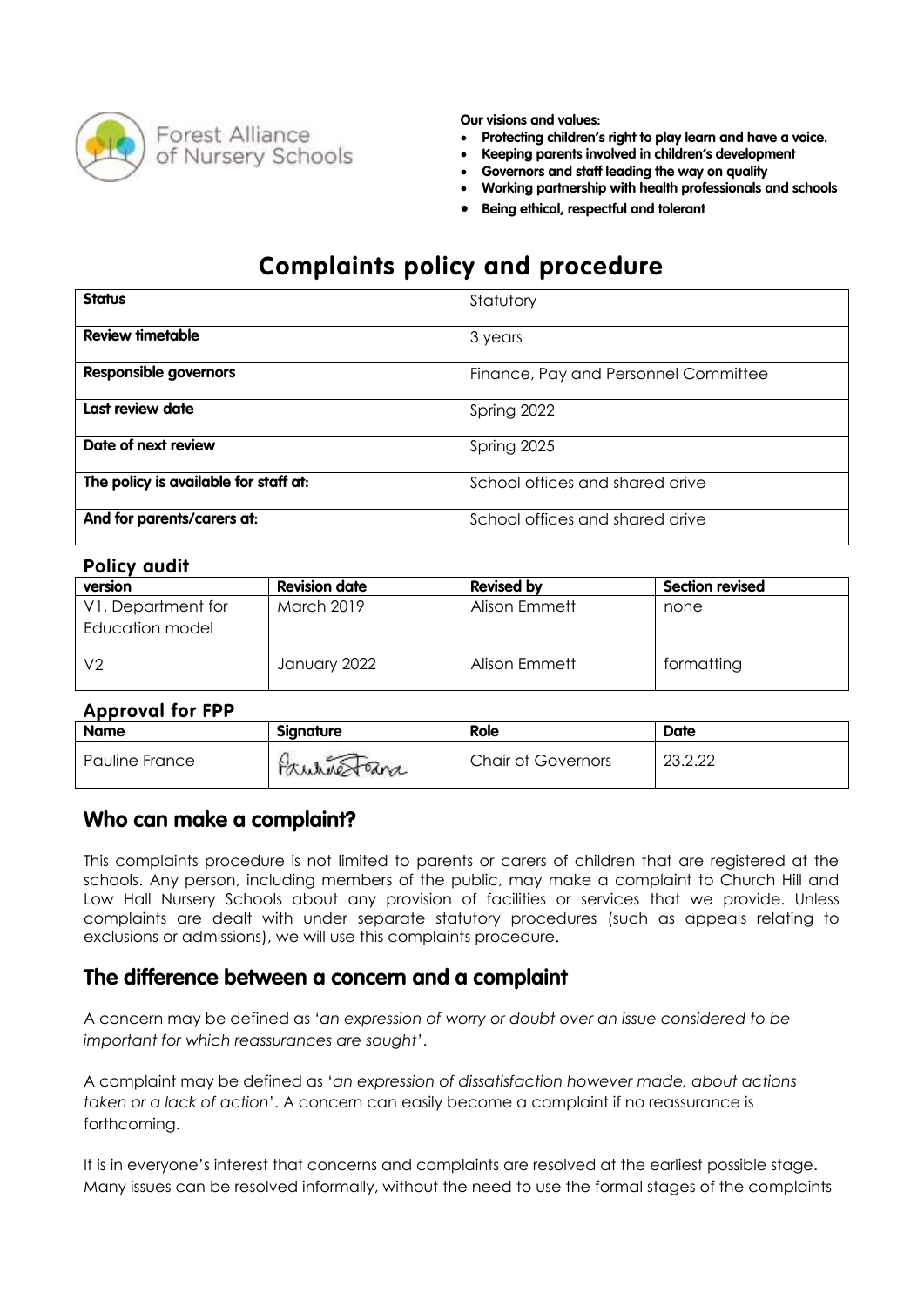procedure. Church Hill and Low Hall Nursery Schools take concerns seriously and will make every effort to resolve the matter as quickly as possible.

### **How to raise a concern or make a complaint**

You can make an informal complaint in person or by telephone. Please put formal complaints in writing, using the template complaint form at the end of this procedure, by letter or by email. Mark written, Formal complaints 'Private and Confidential'. Full details of the procedure are on page 6 of this policy.

A concern or complaint may also be made by a third party acting on behalf on a complainant, as long as they have appropriate consent to do so.

For ease of use, a template complaint form is included at the end of this procedure. If you require help in completing the form, please contact the school office. You can also ask third party organisations like the Citizens Advice to help you.

In accordance with equality law, we will consider making reasonable adjustments if required, to enable complainants to access and complete this complaints procedure, for example, providing information in alternative formats, assisting complainants in raising a formal complaint or holding meetings in accessible locations.

Just as we expect our staff to behave with respect and courtesy towards someone making a complaint, we also expect that the person making the complaint will conduct themselves in a courteous and respectful manner. Aggressive behaviour towards a member of staff will not be tolerated under any circumstance.

# **Who to complain to about specific things**

If you have difficulty discussing a concern with a particular member of staff, we will respect your views. In these cases, Mrs Helen Currie (Executive Head teacher), will refer you to another staff member. Similarly, if the member of staff directly involved feels unable to deal with a concern, Mrs Helen Currie (Executive Head teacher), will refer you to another staff member. The member of staff may be more senior but does not have to be. The ability to consider the concern objectively and impartially is more important.

Complainants should not approach individual governors to raise concerns or complaints. Governors have no power to act on an individual basis and it may also prevent them from considering complaints during the Formal Stage of the Complaints procedure.

Complaints against school staff (except the Executive Head teacher) should be made in the first instance to Mrs Helen Currie (Executive Head teacher) via the school office*.* Please mark them as Private and Confidential.

Complaints that involve or are about the Head teacher should be addressed to Mrs Pauline France (the Chair of Governors), via the school office. Please mark them as Private and Confidential.

Complaints about the Chair of Governors, any individual governor or the whole governing body should be addressed to the Clerk to the Governing Body via the school office. Please mark them as Private and Confidential.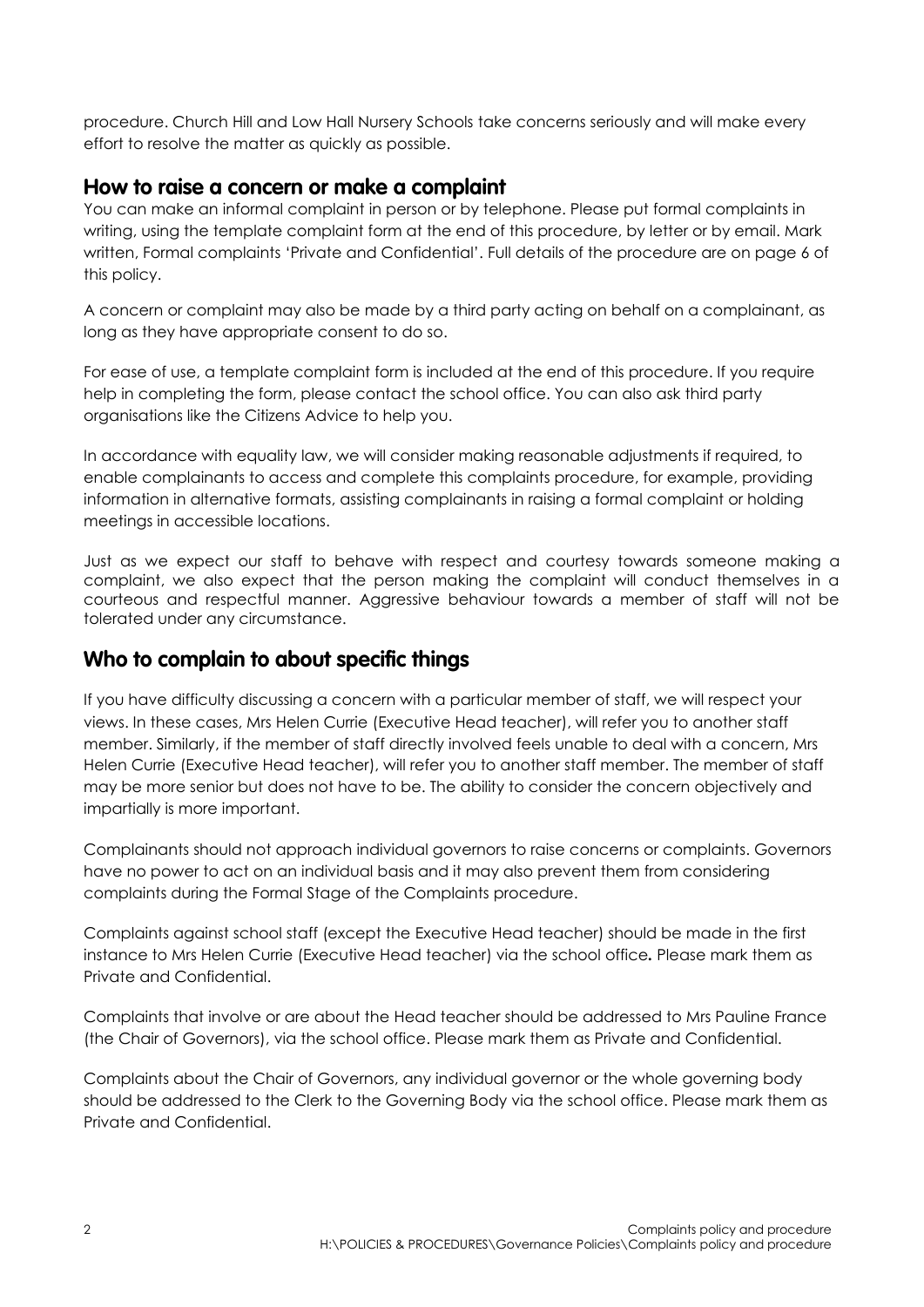This procedure covers all complaints about any provision of community facilities or services by Church Hill and Low Hall Nursery Schools, other than complaints that are dealt with under other statutory procedures, including those listed below:

|                        | <b>Exceptions</b>                                                                                      | Who to contact                                                                                                                                                                                                                                                                                                                                                                                                                                                                                                                                                                                                                                                                                                                                                                |
|------------------------|--------------------------------------------------------------------------------------------------------|-------------------------------------------------------------------------------------------------------------------------------------------------------------------------------------------------------------------------------------------------------------------------------------------------------------------------------------------------------------------------------------------------------------------------------------------------------------------------------------------------------------------------------------------------------------------------------------------------------------------------------------------------------------------------------------------------------------------------------------------------------------------------------|
| $\bullet$<br>$\bullet$ | Statutory assessments of<br>Special Educational<br><b>Needs</b><br>School re-organisation<br>proposals | Concerns about statutory assessments of Special Educational<br>Needs, or school re-organisation proposals should be raised with the<br>local authority: London Borough of Waltham Forest. You can call the<br>Divisional Director of Children and Families at LBWF 020 8496 3206                                                                                                                                                                                                                                                                                                                                                                                                                                                                                              |
| $\bullet$              | Matters likely to require<br>a Child Protection<br>Investigation                                       | Complaints about child protection matters are handled under our<br>Safeguarding Policy and in accordance with relevant statutory<br>guidance. Talk to one of the Designated Safeguarding Leads whose<br>photos are displayed around the schools, or read the 'What to do if<br>you have a concern about a child' section on our website<br>www.fans.waltham.sch.uk<br>If you have serious concerns, you may wish to contact the local<br>authority designated officer (LADO) on 020 8496 3646. The LADO has<br>local responsibility for the Multi-Agency Safeguarding Hub (MASH).<br>If you have concerns out of school hours you can call the Multi-<br>Agency Safeguarding Hub (MASH) on 020 8496 2317.                                                                     |
|                        | Exclusion of children<br>from school*                                                                  | Further information about raising concerns about exclusion can be<br>found at: www.gov.uk/school-discipline-exclusions/exclusions.<br>*complaints about the application of the behaviour policy, Getting<br>Along Together, can be made through the school's complaints<br>procedure. Getting Along Together is available on our website:<br>https://www.fans.waltham.sch.uk/quality-education/our-policies                                                                                                                                                                                                                                                                                                                                                                   |
|                        | Whistleblowing                                                                                         | We have an internal whistleblowing procedure for all our<br>employees, including temporary staff and contractors. Staff can<br>read this on the staff secure area of our website, or as hard copy in<br>the school offices.<br>The Secretary of State for Education is the prescribed person for<br>matters relating to education for whistleblowers in education who<br>do not want to raise matters direct with their employer. Referrals can<br>be made at: www.education.gov.uk/contactus.<br>Volunteer staff who have concerns about our school should<br>complain through the school's complaints procedure. You may also<br>be able to complain direct to the LA or the Department for<br>Education (see link above), depending on the substance of your<br>complaint. |
|                        | Staff grievances                                                                                       | Complaints from staff will be dealt with under the school's internal<br>grievance procedures.                                                                                                                                                                                                                                                                                                                                                                                                                                                                                                                                                                                                                                                                                 |
|                        | Staff conduct                                                                                          | Complaints about staff will be dealt with under the school's internal<br>disciplinary procedures, if appropriate.<br>Complainants will not be informed of any disciplinary action taken<br>against a staff member as a result of a complaint. However, the<br>complainant will be notified that the matter is being addressed.                                                                                                                                                                                                                                                                                                                                                                                                                                                |
|                        | Complaints about<br>services provided by<br>other providers who                                        | Providers will have their own complaints procedure to deal with<br>complaints about service. Please contact them direct.                                                                                                                                                                                                                                                                                                                                                                                                                                                                                                                                                                                                                                                      |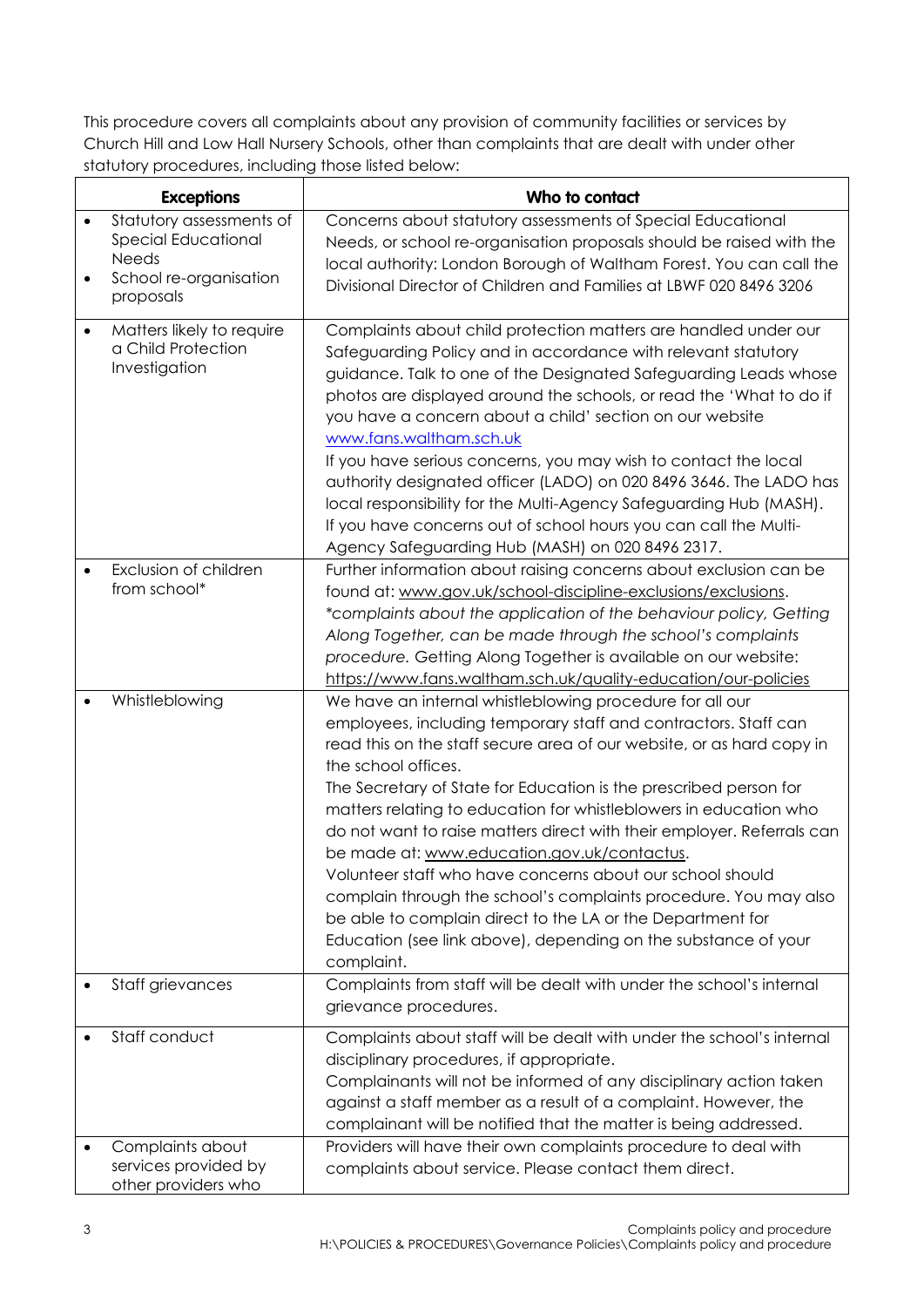| may use school<br>premises or facilities |                                                                                   |
|------------------------------------------|-----------------------------------------------------------------------------------|
| National Curriculum -<br>content         | Please contact the Department for Education at:<br>www.education.gov.uk/contactus |

If other bodies are investigating aspects of the complaint, for example the police, local authority (LA) safeguarding teams or Tribunals, this may impact on our ability to adhere to the timescales within this procedure or result in the procedure being suspended until those public bodies have completed their investigations.

If a complainant commences legal action against Church Hill Nursery School or Low Hall Nursery School in relation to their complaint, we will consider whether to suspend the complaints procedure in relation to their complaint until those legal proceedings have concluded.

### **How we will handle concerns and complaints**

Concerns and complaints are taken seriously and valued. We will investigate as soon as is practically possible and will always give feedback, either verbally or in writing, to the person raising the concern.

We record and file all complaints.

We treat concerns and complaints as confidential, and share information only on a 'need to know' basis.

All staff will endeavour to seek to help, even when the issue is not that individual's area of responsibility. We will take care to:

- Clarify the nature of the complaint.
- Clarify the outcomes you seek.
- Check whether the person making a complaint requires support of any kind, for example with translation or accessibility.
- Explain the complaints procedure.

We expect that all school staff dealing with a person making a complaint will act in a courteous and respectful manner.

### **Resolving complaints**

At each stage in the procedure, Church Hill Nursery School and Low Hall Nursery School want to resolve the complaint. If appropriate, we will acknowledge that the complaint is upheld in whole or in part. In addition, we may offer one or more of the following:

- an explanation
- an admission that the situation could have been handled differently or better
- an assurance that we will try to ensure the event complained of will not recur
- an explanation of the steps that have been or will be taken to help ensure that it will not happen again and an indication of the timescales within which any changes will be made
- an undertaking to review school policies in light of the complaint
- an apology.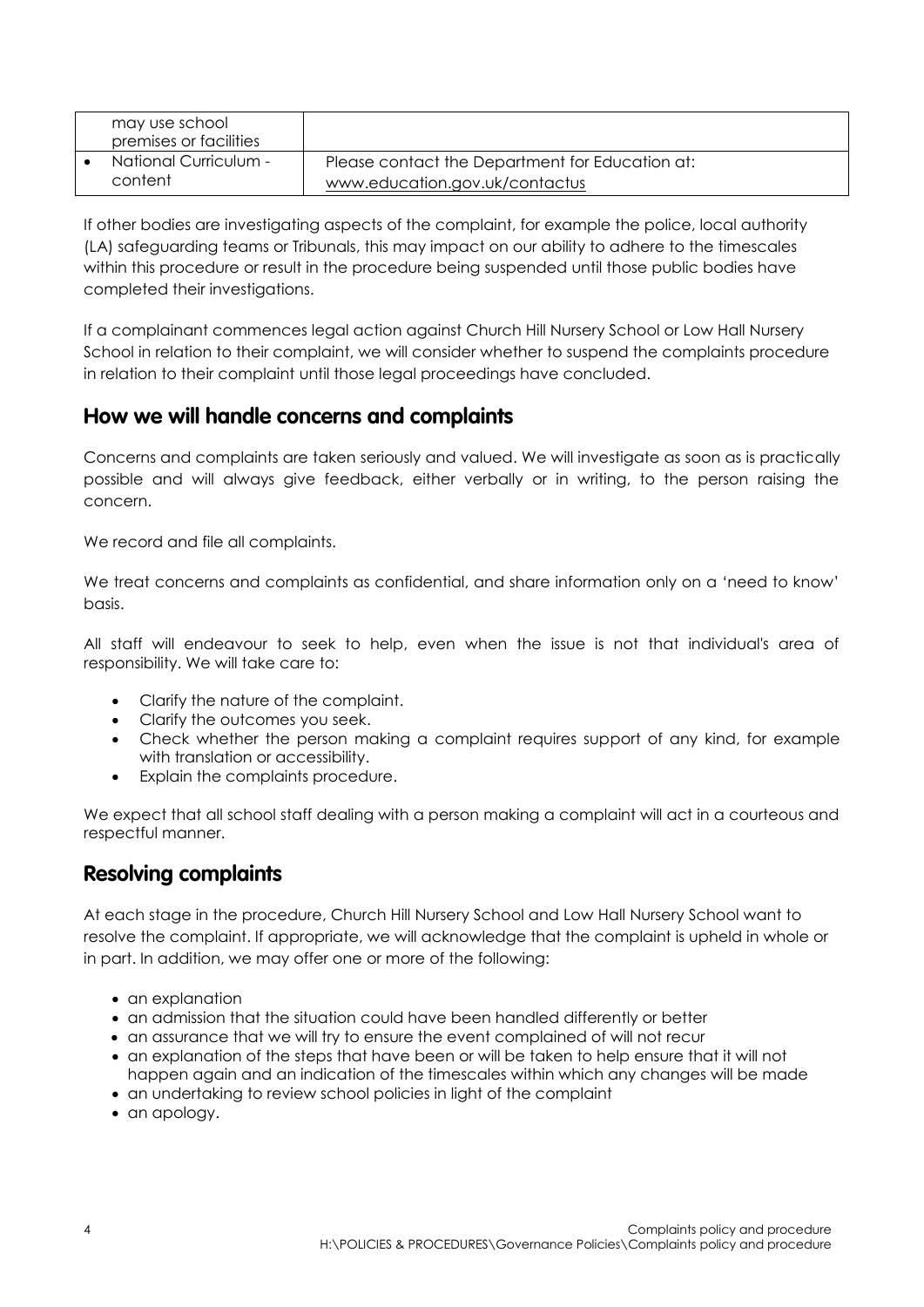# **Anonymous complaints**

We will not normally investigate anonymous complaints. However, the Executive Head teacher or Chair of Governors, if appropriate, will determine whether the complaint warrants an investigation.

### **Time scales**

You must raise the complaint within three months of the incident or, where a series of associated incidents have occurred, within three months of the last of these incidents. We will consider complaints made outside of this time frame if exceptional circumstances apply.

The school will acknowledge informal complaints within 1 day, and investigate and provide a response within 3 days.

#### **The school will acknowledge formal complaints in writing (either by letter or email) within 5 school working days, and investigate and provide a response within 20 school days.**

### **Complaints received outside of term time**

We will consider complaints made outside of term time to have been received on the first school day after the holiday period.

## **Withdrawal of a Complaint**

If a complainant wants to withdraw their complaint, we will ask them to confirm this in writing.

# **What to do: Informal stage**

**Step 1:** Talk to a member of staff – this could be a child's Key Person, another member of the teaching team, or someone in the admin team. An informal concern or complaint is usually an initial approach by an individual to the schools, expressing dissatisfaction. Informal concerns and complaints may be resolved quickly, simply and often do not involve detailed or lengthy investigation.

The school will acknowledge informal complaints within 1 day, and investigate and provide a response within 3 days.

**Step 2:** If this doesn't give the complainant adequate reassurance, they are invited to talk at Low Hall to Assistant Head teacher Lindsay Read or to Senior Teacher Nalinee Sabaroche, and at Church Hill to Assistant Head teacher Lindsay Read or to Senior Teacher Pat English, face to face, by email or by phone if that is easier.

If two of them are on one site, Lindsay and Nalinee or Lindsay and Pat will have a professional discussion and decide who is best placed to handle the complaint.

It may also be appropriate for the complainant to talk to the School Business Manager (Hasina Rashid).

The contact details for all are:

Church Hill: [school@churchhill.waltham.sch.uk](mailto:school@churchhill.waltham.sch.uk) 020 8520 4919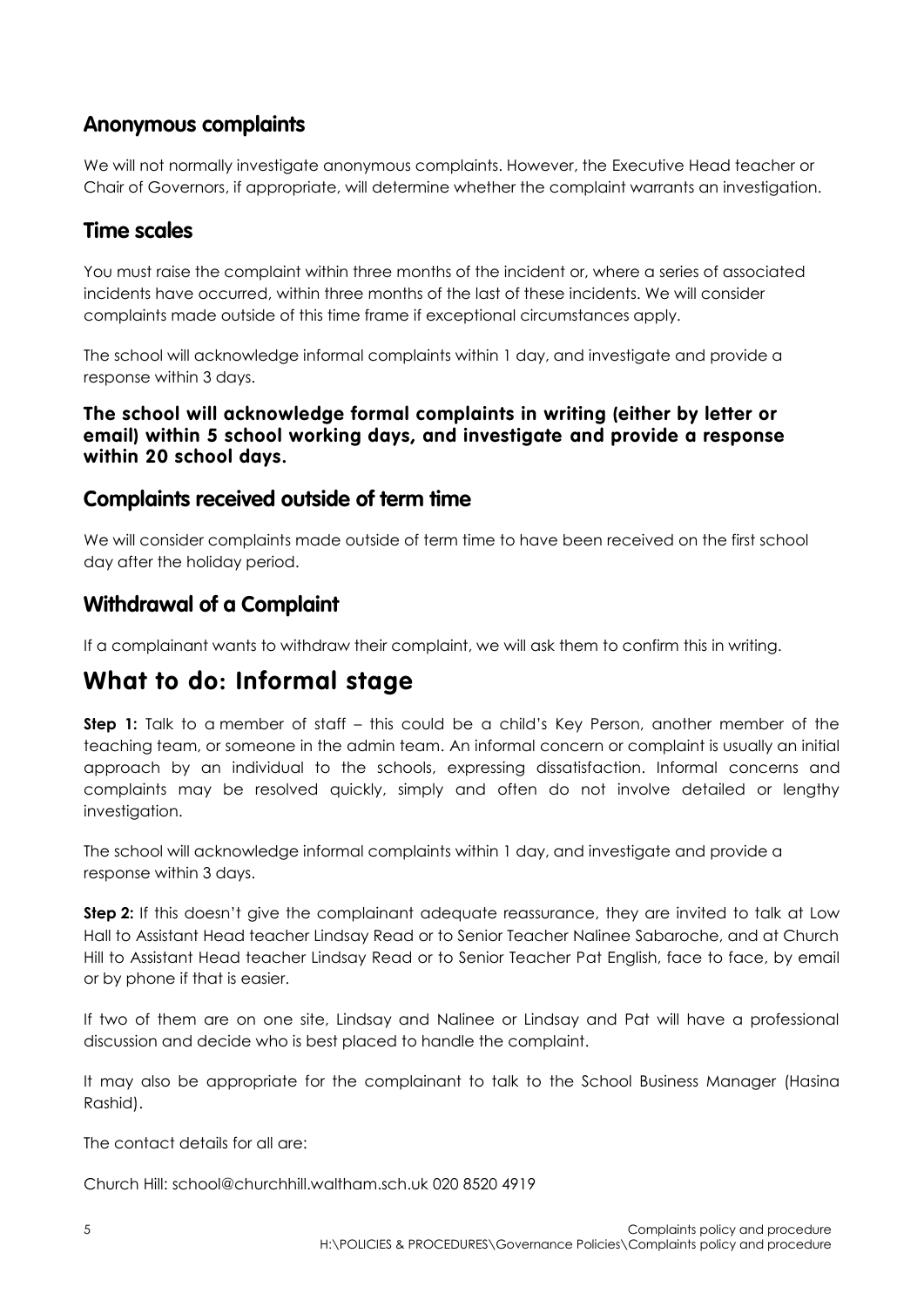Low Hall: [school@lowhall.waltham.sch.uk](mailto:school@lowhall.waltham.sch.uk) 020 8520 1689

# **What to do next: Formal stage**

We understand that there are occasions when people would like to raise their concerns formally. In this case, Church Hill and Low Hall Nursery Schools will attempt to resolve the issue internally, through the stages outlined within this complaints procedure.

# **Stage 1: Put the complaint in writing to the Executive Head teacher**

Formal complaints must be made to the Executive Head teacher (unless they are about the Executive Head teacher), via the school office. This may be done in person, in writing (preferably on the Complaint Form), or by telephone.

The Executive Head teacher will record the date the complaint is received and will acknowledge receipt of the complaint in writing (either by letter or email) within 5 school days.

Within this response, the Executive Head teacher will seek to clarify the nature of the complaint, ask what remains unresolved and what outcome the complainant would like to see. The Executive Head teacher may wish to meet the complainant to discuss the matter directly, as might the complainant. The Executive Head teacher will provide an opportunity for this to happen. The complainant may be accompanied to such a meeting by a friend or relative who can offer them support. We acknowledge that this can be an intimidating process. The Executive Head teacher may be accompanied by an adviser, if necessary.

*Note: The* Executive Head teacher *may delegate the investigation to another member of the school's senior leadership team but not the decision to be taken.*

During the investigation, the Executive Head teacher (or investigator) will:

- if necessary, interview those involved in the matter and/or those complained of, allowing them to be accompanied if they wish
- keep a written record of any meetings/interviews in relation to their investigation.

At the conclusion of their investigation, the Executive Head teacher will provide a formal written response within 20 school days of the date of receipt of the complaint.

If the Executive Head teacher is unable to meet this deadline, they will provide the complainant with an update and revised response date.

The response will detail any actions taken to investigate the complaint and provide a full explanation of the decision made and the reason(s) for it. Where appropriate, it will include details of actions Church Hill and/or Low Hall Nursery Schools will take to resolve the complaint.

The Executive Head teacher will advise the complainant of how to escalate their complaint should they remain dissatisfied with the outcome of Stage 1.

If the complaint is about the Executive Head teacher, or a member of the governing body (including the Chair or Vice-Chair), a suitably skilled governor will be appointed to complete all the actions at Stage 1.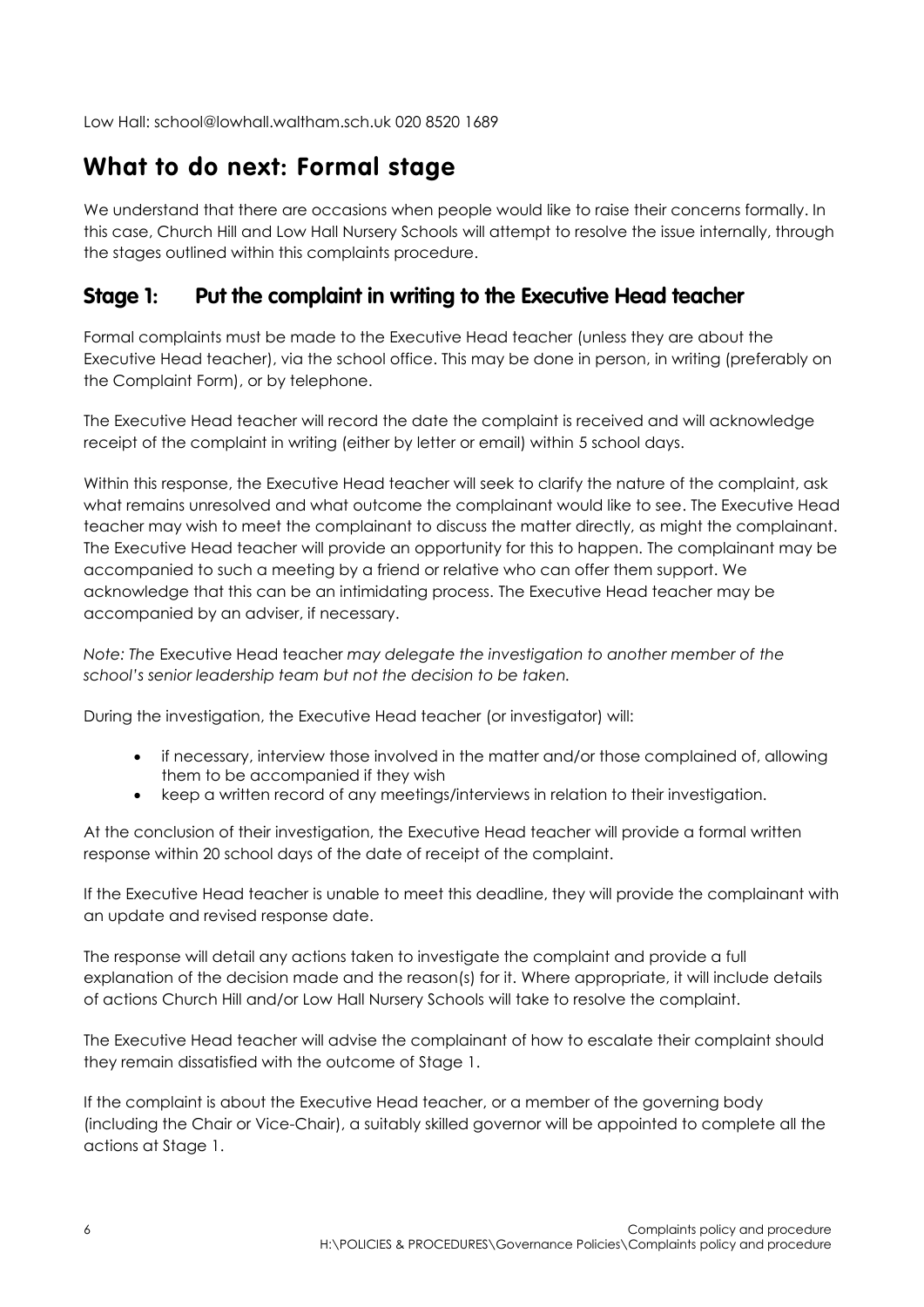Complaints about the Executive Head teacher or member of the governing body must be made to the Clerk, via the school office.

If the complaint is:

- jointly about the Chair and Vice Chair or
- the entire governing body or
- the majority of the governing body

Stage 1 will be considered by an independent investigator appointed by the governing body. At the conclusion of their investigation, the independent investigator will provide a formal written response.

# **Stage 2**

If the complainant is dissatisfied with the outcome at Stage 1 and wishes to take the matter further, they can escalate the complaint to Stage 2 – a meeting with members of the governing body's complaints committee, which will be formed of the first three, impartial, governors available. This is the final stage of the complaints procedure.

A request to escalate to Stage 2 must be made to the Clerk of the governing body, via the school office, within 20 school days of receipt of the Stage 1 response.

The Clerk will record the date the complaint is received and acknowledge receipt of the complaint in writing (either by letter or email) within 5 school days.

Requests received outside of this time frame will only be considered if exceptional circumstances apply.

The Clerk will write to the complainant to inform them of the date of the meeting. They will aim to convene a meeting within 20 school days of receipt of the Stage 2 request. If this is not possible, the Clerk will provide an anticipated date and keep the complainant informed.

If the complainant rejects the offer of three proposed dates, without good reason, the Clerk will decide when to hold the meeting. It will then proceed in the complainant's absence on the basis of written submissions from both parties.

The complaints committee will consist of at least three governors with no prior involvement or knowledge of the complaint. Prior to the meeting, they will decide amongst themselves who will act as the Chair of the Complaints Committee. If there are fewer than three governors from Church Hill and Low Hall Nursery Schools available, the Clerk will source any additional, independent governors through another local school or through the LA's Governor Services team, in order to make up the committee. Alternatively, an entirely independent committee may be convened to hear the complaint at Stage 2.

The committee will decide whether to deal with the complaint by inviting parties to a meeting or through written representations, but in making their decision they will be sensitive to the complainant's needs.

If the complainant is invited to attend the meeting, they may bring someone along to provide support. This can be a relative or friend. Generally, we do not encourage either party to bring legal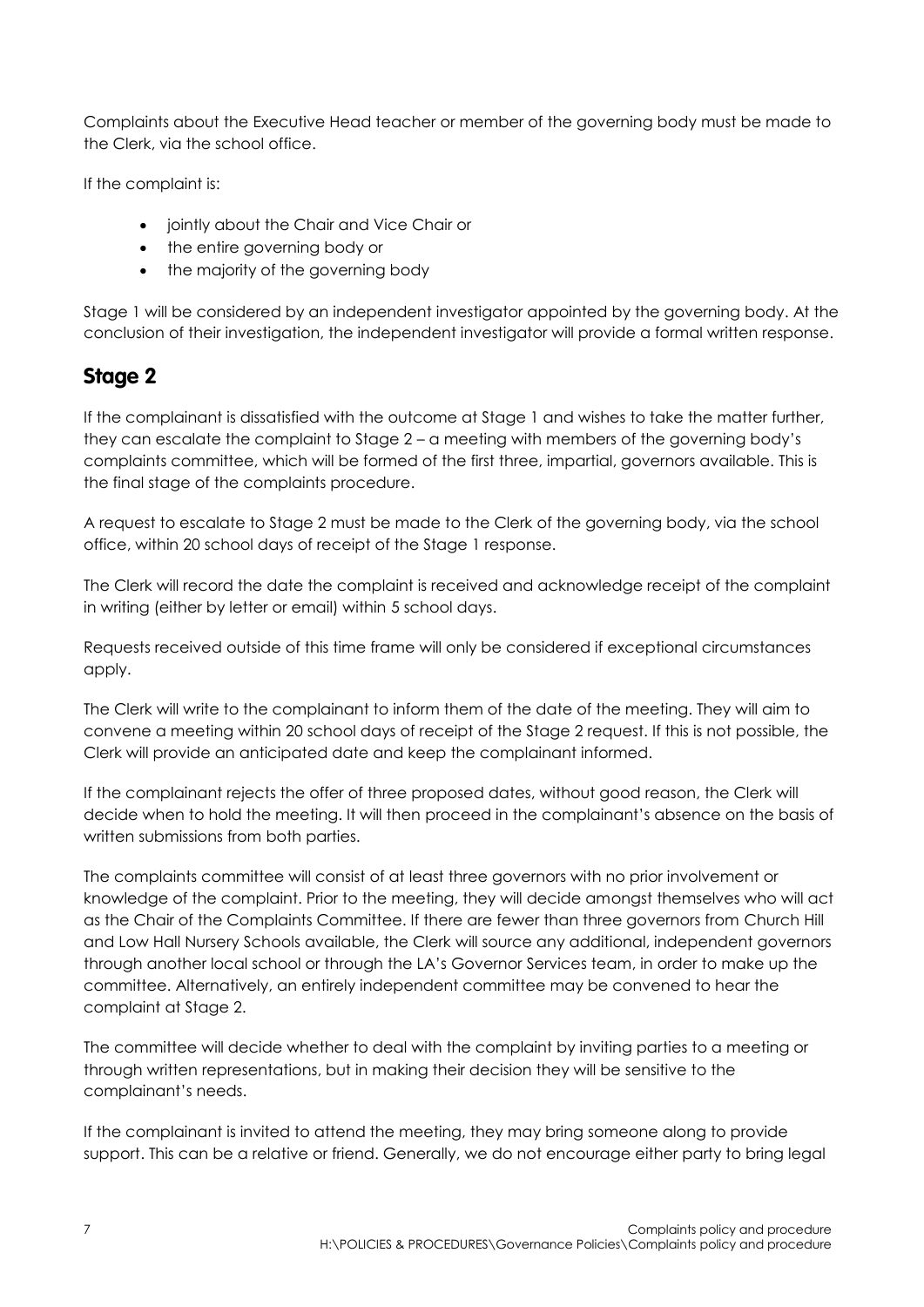representatives to the committee meeting. However, there may be occasions when legal representation is appropriate.

For instance, if a school employee is called as a witness in a complaint meeting, they may wish to be supported by union and/or legal representation.

*Note: Complaints about staff conduct will not generally be handled under this complaints procedure. Complainants will be advised that any staff conduct complaints will be considered under staff disciplinary procedures, if appropriate, but outcomes will not be shared with them.* 

Representatives from the media are not permitted to attend.

At least 10 school days before the meeting, the Clerk will:

- confirm and notify the complainant of the date, time and venue of the meeting, ensuring that, if the complainant is invited, the dates are convenient to all parties and that the venue and proceedings are accessible
- request copies of any further written material to be submitted to the committee at least 6 school days before the meeting.

Any written material will be circulated to all parties at least 4 school days before the date of the meeting. The committee will not normally accept, as evidence, recordings of conversations that were obtained covertly and without the informed consent of all parties being recorded.

The committee will also not review any new complaints at this stage or consider evidence unrelated to the initial complaint to be included. New complaints must be dealt with from Stage 1 of the procedure.

The meeting will be held in private. Electronic recordings of meetings or conversations are not normally permitted unless a complainant's own disability or special needs require it. Prior knowledge and consent of all parties attending must be sought before meetings or conversations take place. Consent will be recorded in any minutes taken.

The committee will consider the complaint and all the evidence presented. The committee can:

- uphold the complaint in whole or in part
- dismiss the complaint in whole or in part.

If the complaint is upheld in whole or in part, the committee will:

- decide on the appropriate action to be taken to resolve the complaint
- where appropriate, recommend changes to the school's systems or procedures to prevent similar issues in the future.

The Chair of the Committee will provide the complainant and Church Hill and Low Hall Nursery Schools with a full explanation of their decision and the reason(s) for it, in writing, within 5 school days.

The letter to the complainant will include details of how to contact the Department for Education if they are dissatisfied with the way their complaint has been handled by Church Hill and Low Hall Nursery Schools.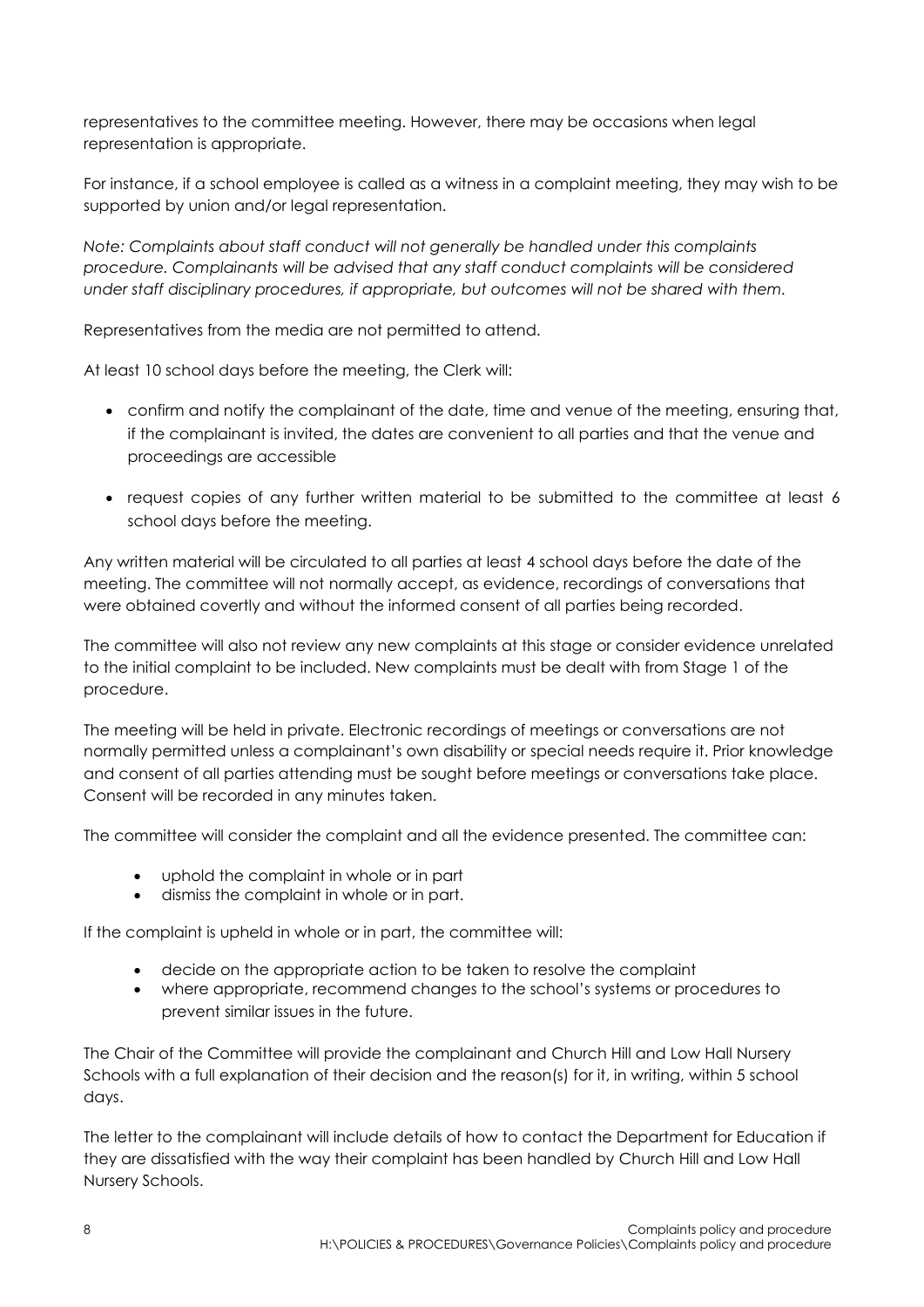If the complaint is:

- jointly about the Chair and Vice Chair or
- the entire governing body or
- the majority of the governing body

Stage 2 will be heard by a committee of independent, co-opted governors.

The response will detail any actions taken to investigate the complaint and provide a full explanation of the decision made and the reason(s) for it. Where appropriate, it will include details of actions Church Hill and Low Hall Nursery Schools will take to resolve the complaint.

The response will also advise the complainant of how to escalate their complaint should they remain dissatisfied.

# **Next Steps**

If the complainant believes the school did not handle their complaint in accordance with the published complaints procedure or they acted unlawfully or unreasonably in the exercise of their duties under education law, they can contact the Department for Education after they have completed Stage 2.

The Department for Education will not normally reinvestigate the substance of complaints or overturn any decisions made by Church Hill and Low Hall Nursery Schools. They will consider whether Church Hill and Low Hall Nursery Schools have adhered to education legislation and any statutory policies connected with the complaint.

The complainant can refer their complaint to the Department for Education online at: [www.education.gov.uk/contactus,](http://www.education.gov.uk/contactus) by telephone on: 0370 000 2288 or by writing to:

Department for Education, Piccadilly Gate, Store Street, Manchester, M1 2WD

# **Roles and Responsibilities**

### **Complainant**

The complainant will receive a more effective response to the complaint if they:

- explain the complaint in full as early as possible
- co-operate with the school in seeking a solution to the complaint
- respond promptly to requests for information or meetings or in agreeing the details of the complaint
- ask for assistance as needed
- treat all those involved in the complaint with respect
- refrain from publicising the details of their complaint on social media and respect confidentiality.

### **Investigator**

The investigator's role is to establish the facts relevant to the complaint by:

- providing a comprehensive, open, transparent and fair consideration of the complaint through:
	- o sensitive and thorough interviewing of the complainant to establish what has happened and who has been involved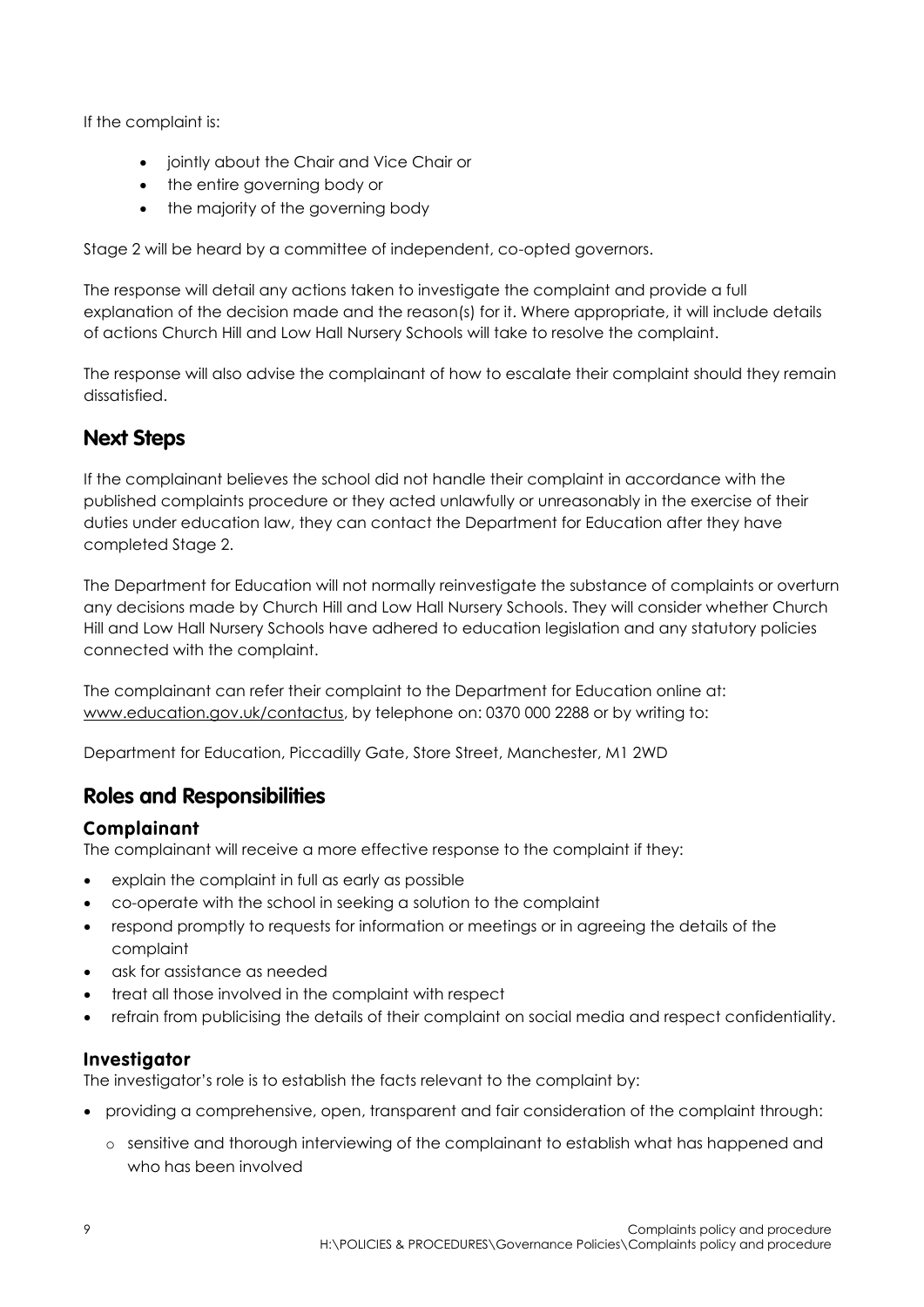- o interviewing staff and children/young people and other people relevant to the complaint
- o consideration of records and other relevant information
- o analysing information
- liaising with the complainant and the complaints co-ordinator as appropriate to clarify what the complainant feels would put things right.

The investigator should:

- conduct interviews with an open mind and be prepared to persist in the questioning
- keep notes of interviews or arrange for an independent note taker to record minutes of the meeting
- ensure that any papers produced during the investigation are kept securely pending any appeal
- be mindful of the timescales to respond
- prepare a comprehensive report for the Executive Head teacher or complaints committee that sets out the facts, identifies solutions and recommends courses of action to resolve problems.

The Executive Head teacher or complaints committee will then determine whether to uphold or dismiss the complaint and communicate that decision to the complainant, providing the appropriate escalation details.

#### **Complaints Co-ordinator**

(this could be the Executive Head teacher / designated complaints governor or other staff member providing administrative support)

The complaints co-ordinator should:

- ensure that the complainant is fully updated at each stage of the procedure
- liaise with staff members, Executive Head teacher, Chair of Governors, Clerk and LAs (if appropriate) to ensure the smooth running of the complaints procedure
- be aware of issues reaarding:
	- o sharing third party information
	- o additional support. This may be needed by complainants when making a complaint including interpretation support or where the complainant is a child or young person
- keep records.

### **Clerk to the Governing Body**

The Clerk is the contact point for the complainant and the committee and should:

- ensure that all people involved in the complaint procedure are aware of their legal rights and duties, including any under legislation relating to school complaints, education law, the Equality Act 2010, the Freedom of Information Act 2000, the Data Protection Act (DPA) 2018 and the General Data Protection Regulations (GDPR)
- set the date, time and venue of the meeting, ensuring that the dates are convenient to all parties (if they are invited to attend) and that the venue and proceedings are accessible
- collate any written material relevant to the complaint (for example; stage 1 paperwork, school and complainant submissions) and send it to the parties in advance of the meeting within an agreed timescale
- record the proceedings
- circulate the minutes of the meeting
- notify all parties of the committee's decision.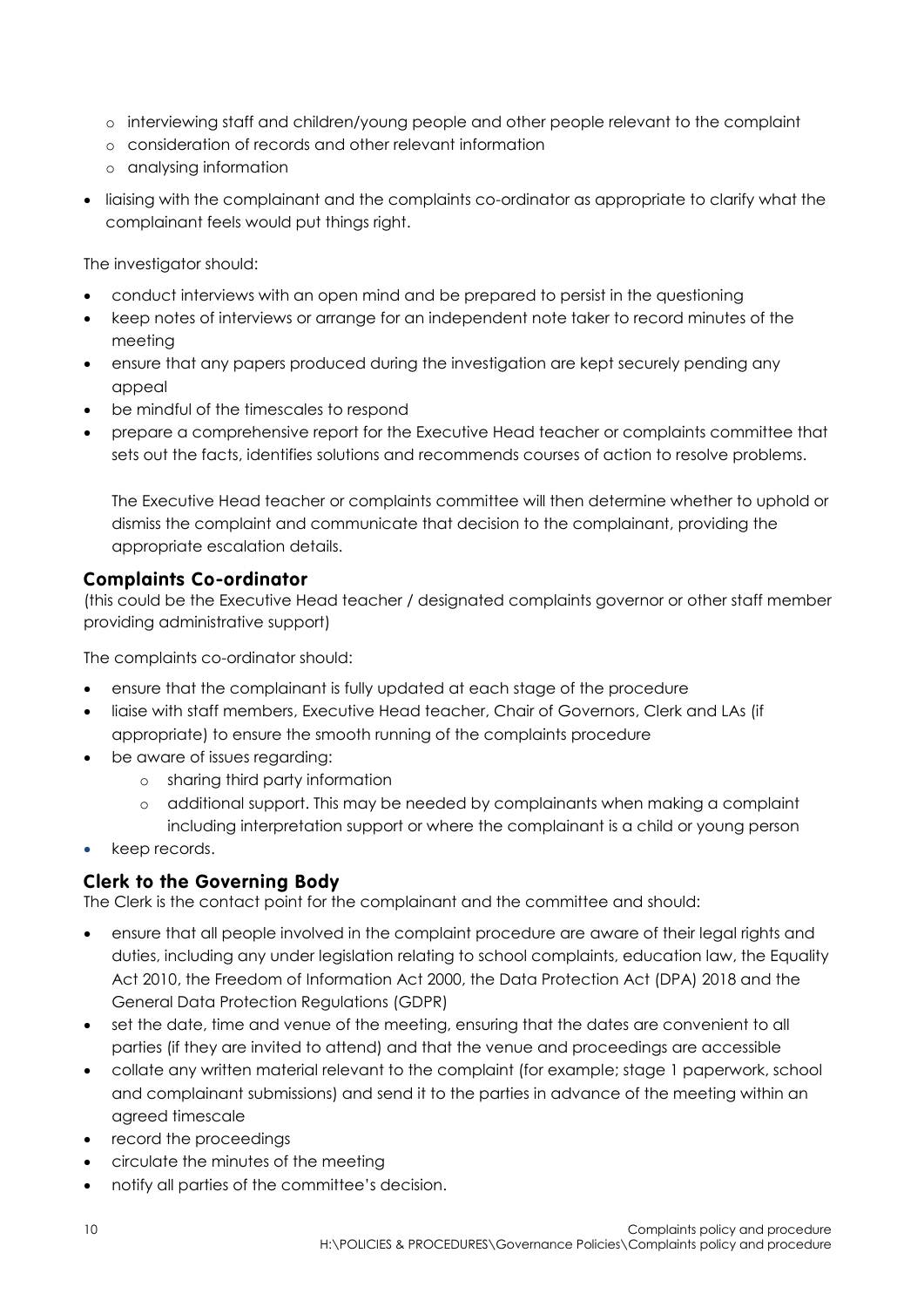## **Committee Chair**

The committee's chair, who is nominated in advance of the complaint meeting, should ensure that:

- both parties are asked (via the Clerk) to provide any additional information relating to the complaint by a specified date in advance of the meeting
- the meeting is conducted in an informal manner, is not adversarial, and that, if all parties are invited to attend, everyone is treated with respect and courtesy
- complainants who may not be used to speaking at such a meeting are put at ease. This is particularly important if the complainant is a child/young person
- the remit of the committee is explained to the complainant
- written material is seen by everyone in attendance, provided it does not breach confidentiality or any individual's rights to privacy under the DPA 2018 or GDPR.
- If a new issue arises it would be useful to give everyone the opportunity to consider and comment upon it; this may require a short adjournment of the meeting
- both the complainant and the school are given the opportunity to make their case and seek clarity, either through written submissions ahead of the meeting or verbally in the meeting itself
- the issues are addressed
- key findings of fact are made
- the committee is open-minded and acts independently
- no member of the committee has an external interest in the outcome of the proceedings or any involvement in an earlier stage of the procedure
- the meeting is minuted
- they liaise with the Clerk (and complaints co-ordinator, if the school has one).

#### **Committee Member**

Committee members should be aware that:

- the meeting must be independent and impartial, and should be seen to be so
- No governor may sit on the committee if they have had a prior involvement in the complaint or in the circumstances surrounding it.
- the aim of the meeting should be to resolve the complaint and achieve reconciliation between the school and the complainant
- We recognise that the complainant might not be satisfied with the outcome if the meeting does not find in their favour. It may only be possible to establish the facts and make recommendations.
- many complainants will feel nervous and inhibited in a formal setting
- Parents/carers often feel emotional when discussing an issue that affects their child.
- extra care needs to be taken when the complainant is a child/young person and present during all or part of the meeting
- Careful consideration of the atmosphere and proceedings should ensure that the child/young person does not feel intimidated.
- The committee should respect the views of the child/young person and give them equal consideration to those of adults.
- If the child/young person is the complainant, the committee should ask in advance if any support is needed to help them present their complaint. Where the child/young person's parent is the complainant, the committee should give the parent the opportunity to say which parts of the meeting, if any, the child/young person needs to attend.
- However, the parent should be advised that agreement might not always be possible if the parent wishes the child/young person to attend a part of the meeting that the committee considers is not in the child/young person's best interests.
- the welfare of the child/young person is paramount.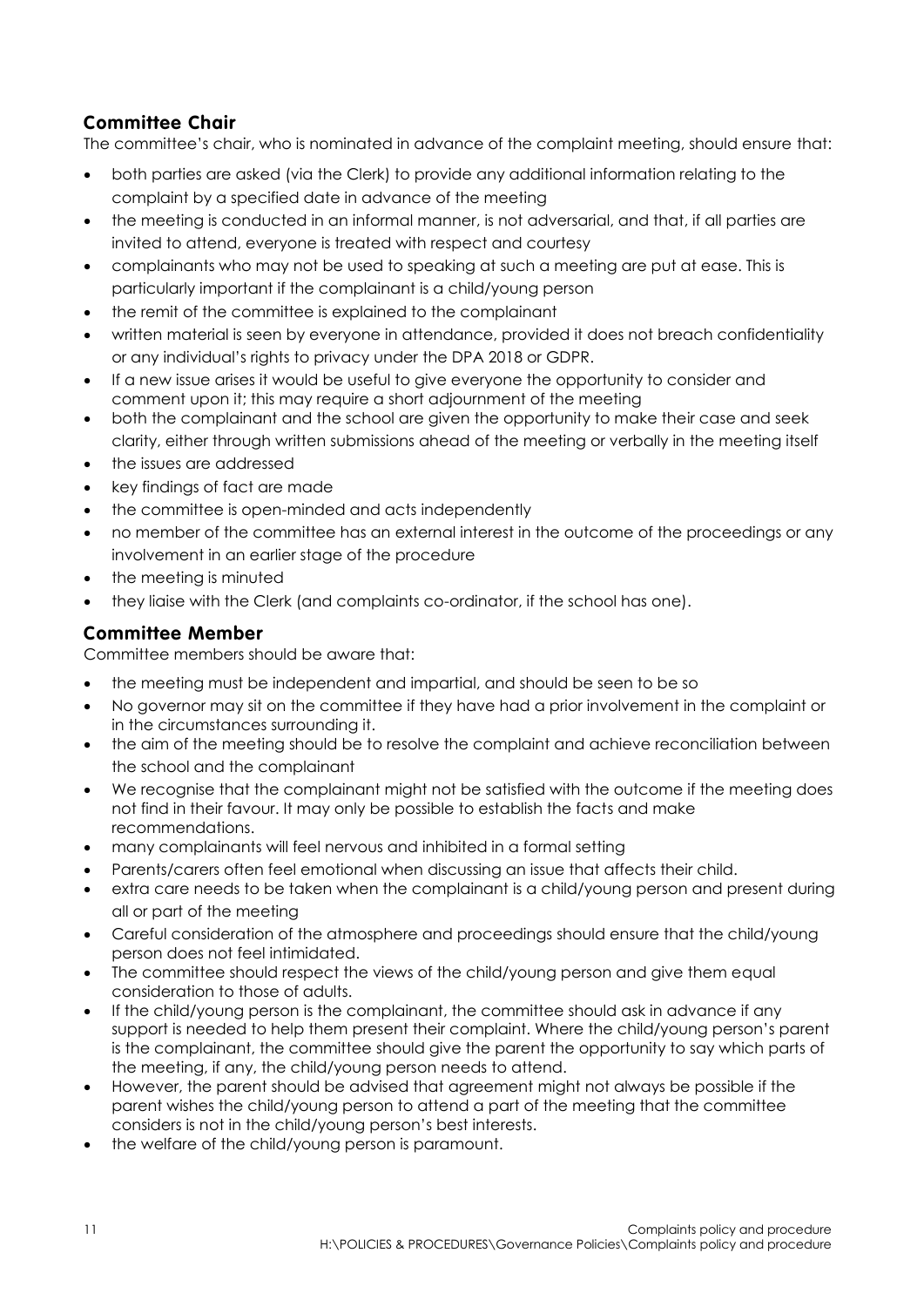#### **Annual Review**

The Governing Committee will monitor and review annually the nature of formal complaints and the school's response to them, to ensure that the schools are effectively meeting the expectations of parents, carers and the local community.

#### **Publicising the Procedure**

- The short statement of the Complaints procedure will be displayed on school noticeboards and included in the school welcome packs
- A written record will be kept of all complaints and their outcomes. The record includes the date, circumstances of the complaint and how it was managed. This record will be available for Ofsted Inspectors to inspect.
- The short statement and the full policy and procedure are both available on the schools' website.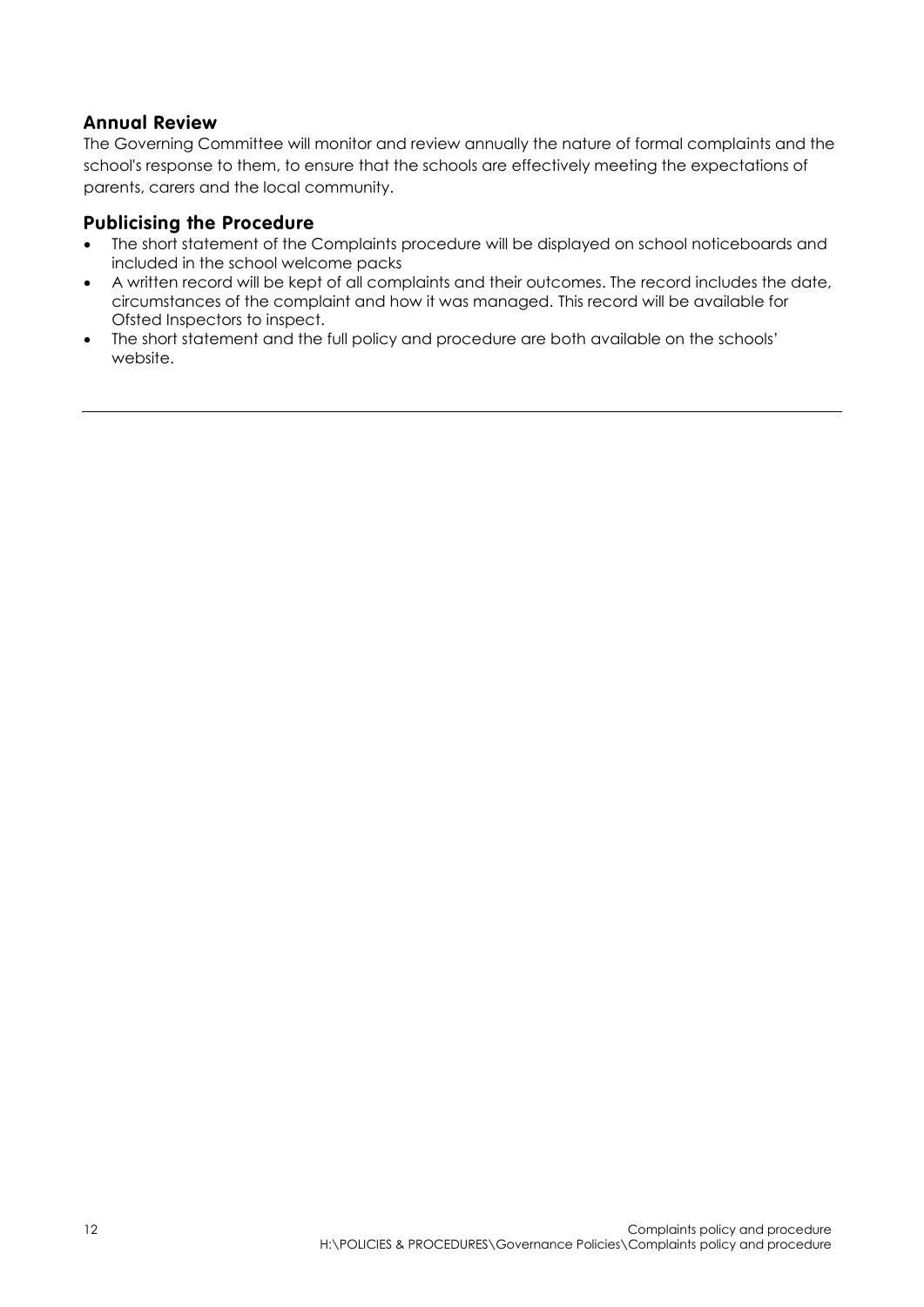

- **Protecting children's right to play learn and have a voice.**
- **Keeping parents involved in children's development**
- **Governors and staff leading the way on quality**
- **Working partnership with health professionals and schools**
- **Being ethical, respectful and tolerant**

# **Complaints Record**

| $\begin{bmatrix} 1 \end{bmatrix}$<br>$\begin{smallmatrix}1\end{smallmatrix}$<br>$\begin{bmatrix} 1 \end{bmatrix}$ | <b>Staff Member</b><br><b>Anonymous</b><br>Ofsted [include complaint number]<br>complaint no.<br>Other [please state] | $\mathbf{I}$<br>$\mathbf{I}$<br>$\mathbf{I}$<br>$\mathbf{I}$ |
|-------------------------------------------------------------------------------------------------------------------|-----------------------------------------------------------------------------------------------------------------------|--------------------------------------------------------------|
|                                                                                                                   |                                                                                                                       |                                                              |
| $\begin{bmatrix} 1 \end{bmatrix}$                                                                                 | <b>Standard 8: Food &amp; Drink</b>                                                                                   | $\begin{bmatrix} 1 \end{bmatrix}$                            |
| $\begin{bmatrix} 1 \end{bmatrix}$                                                                                 | <b>Standard 9: Equal Opportunities</b>                                                                                | $\lceil$ $\rceil$                                            |
| $\begin{smallmatrix}1\end{smallmatrix}$<br>$\begin{smallmatrix}1\end{smallmatrix}$                                | <b>Standard 10: Special Educational Needs</b><br><b>Standard 11: Behaviour</b>                                        | $\begin{smallmatrix}1\end{smallmatrix}$<br>$\lceil$ $\rceil$ |
| $\lceil$ $\rceil$                                                                                                 | <b>Standard 12: Working in Partnership with Parents &amp;</b><br><b>Carers</b>                                        | $\begin{bmatrix} 1 \end{bmatrix}$                            |
| $\begin{smallmatrix}1\end{smallmatrix}$<br>$\begin{bmatrix} 1 \end{bmatrix}$                                      | <b>Standard 13: Child Protection</b><br><b>Standard 14: Documentation</b>                                             | $\left[ \quad \right]$<br>$\lceil$ $\rceil$                  |
|                                                                                                                   |                                                                                                                       | [please tick all standards that the complaint relates to]    |

**Please give details of the Complaint:**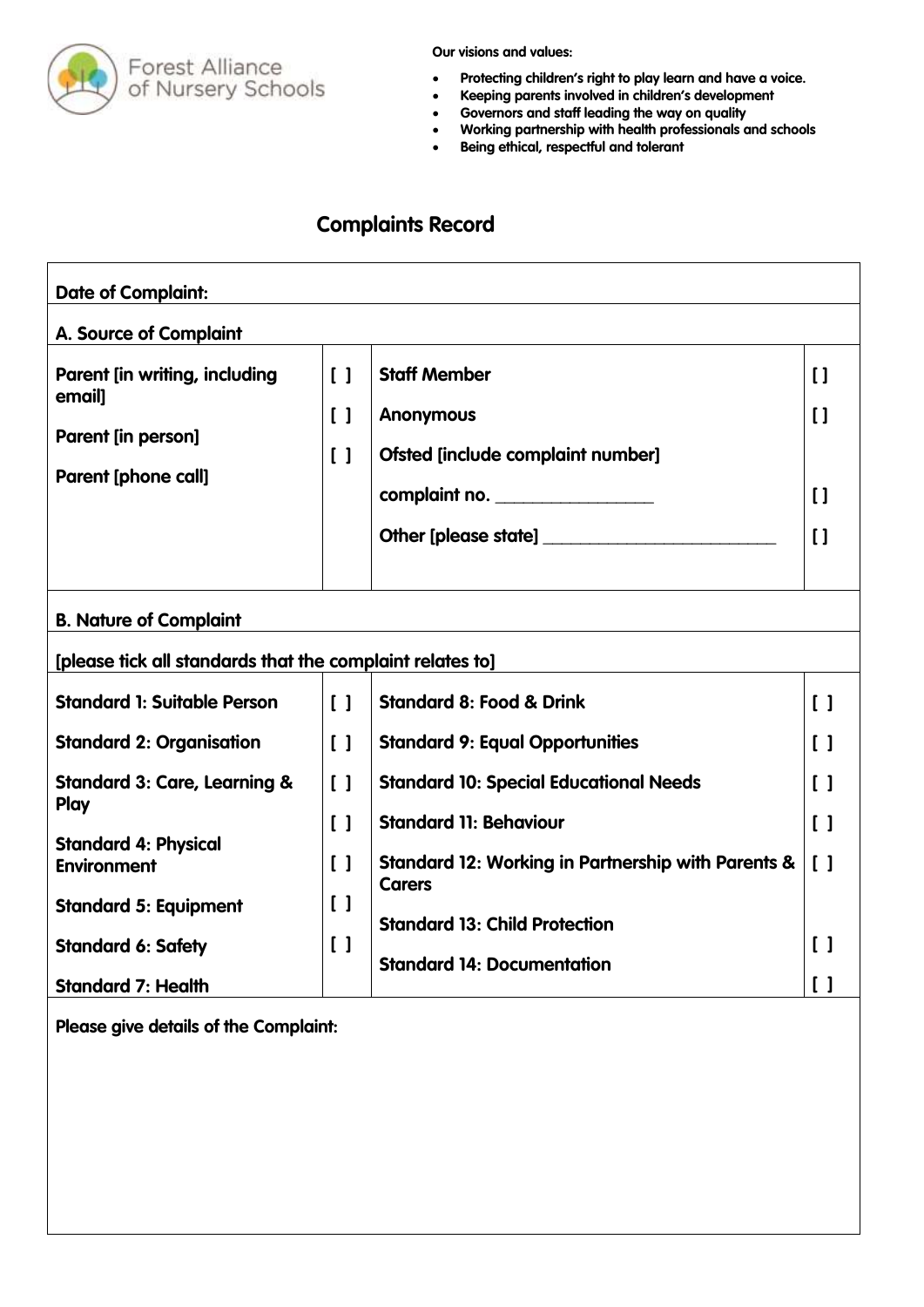

- **Protecting children's right to play learn and have a voice.**
- **Keeping parents involved in children's development**
- **Governors and staff leading the way on quality**
- **Working partnership with health professionals and schools**
- **Being ethical, respectful and tolerant**

| C. How it was dealt with                                                            |                                 |                                         |
|-------------------------------------------------------------------------------------|---------------------------------|-----------------------------------------|
| <b>Internal Investigation</b>                                                       |                                 | $\left[ \ \right]$                      |
| <b>Investigation by Ofsted</b>                                                      |                                 | $\begin{smallmatrix}1\end{smallmatrix}$ |
| Investigation by other Agencies [please state] _________________________________    |                                 | $\begin{bmatrix} 1 \end{bmatrix}$       |
|                                                                                     |                                 |                                         |
| Please give details of any internal investigation or attach any outcome letter from |                                 |                                         |
| Ofsted:                                                                             |                                 |                                         |
|                                                                                     |                                 |                                         |
|                                                                                     |                                 |                                         |
|                                                                                     |                                 |                                         |
|                                                                                     |                                 |                                         |
|                                                                                     |                                 |                                         |
|                                                                                     |                                 |                                         |
| <b>D. Actions and Outcomes</b>                                                      |                                 |                                         |
| <b>Internal actions</b>                                                             | $\begin{bmatrix} \end{bmatrix}$ |                                         |
| <b>Actions agreed with Ofsted</b>                                                   | $\begin{bmatrix} \end{bmatrix}$ |                                         |
| <b>Changes to conditions of registration</b>                                        | $\begin{bmatrix} \end{bmatrix}$ |                                         |
| Other action taken by Ofsted                                                        | $\begin{bmatrix} \end{bmatrix}$ |                                         |
| No action                                                                           | $\mathsf{I}$                    |                                         |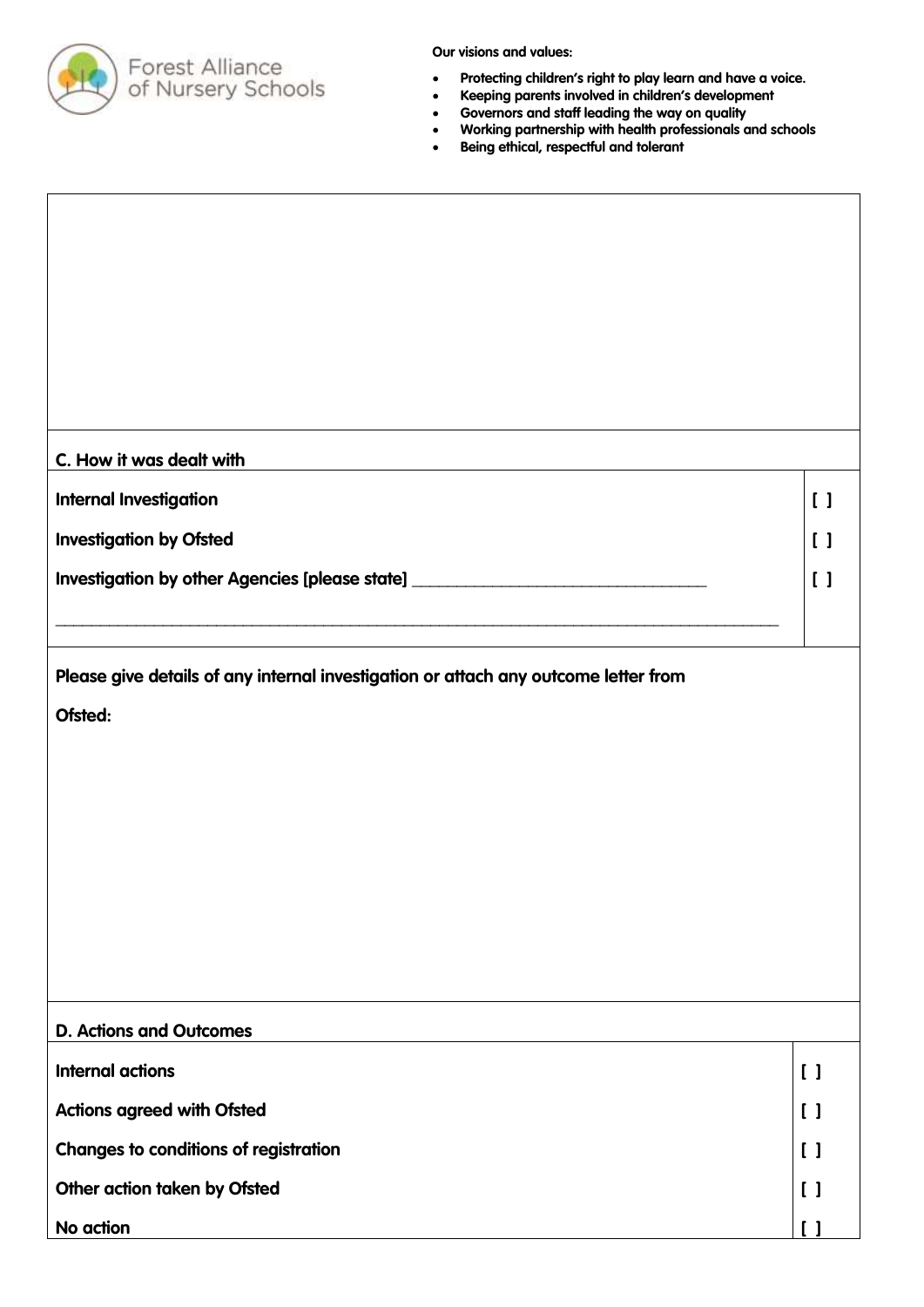

- **Protecting children's right to play learn and have a voice.**
- **Keeping parents involved in children's development**
- **Governors and staff leading the way on quality**
- **Working partnership with health professionals and schools**
- **Being ethical, respectful and tolerant**

| Actions imposed or agreed with other agencies                             | $\lceil$ |
|---------------------------------------------------------------------------|----------|
| Please give details:                                                      |          |
|                                                                           |          |
|                                                                           |          |
|                                                                           |          |
|                                                                           |          |
|                                                                           |          |
|                                                                           |          |
| Has a copy of this record been shared with parents/carers? Yes [ ] No [ ] |          |
| Name of recorder:                                                         |          |
| <b>Signed by Executive Head teacher:</b>                                  |          |
| Date:                                                                     |          |
| Outcome notified to parent<br>[within 5 school days]                      |          |
| Yes [] No []                                                              |          |
| Date:                                                                     |          |
| <b>Signed by Parent:</b>                                                  |          |
| Date:                                                                     |          |
| <b>Signed by Senior Leadership Team:</b>                                  |          |
| [if appropriate]                                                          |          |
| Date:                                                                     |          |
| <b>Signed by mediator:</b>                                                |          |
| [if appropriate]                                                          |          |
| Date:                                                                     |          |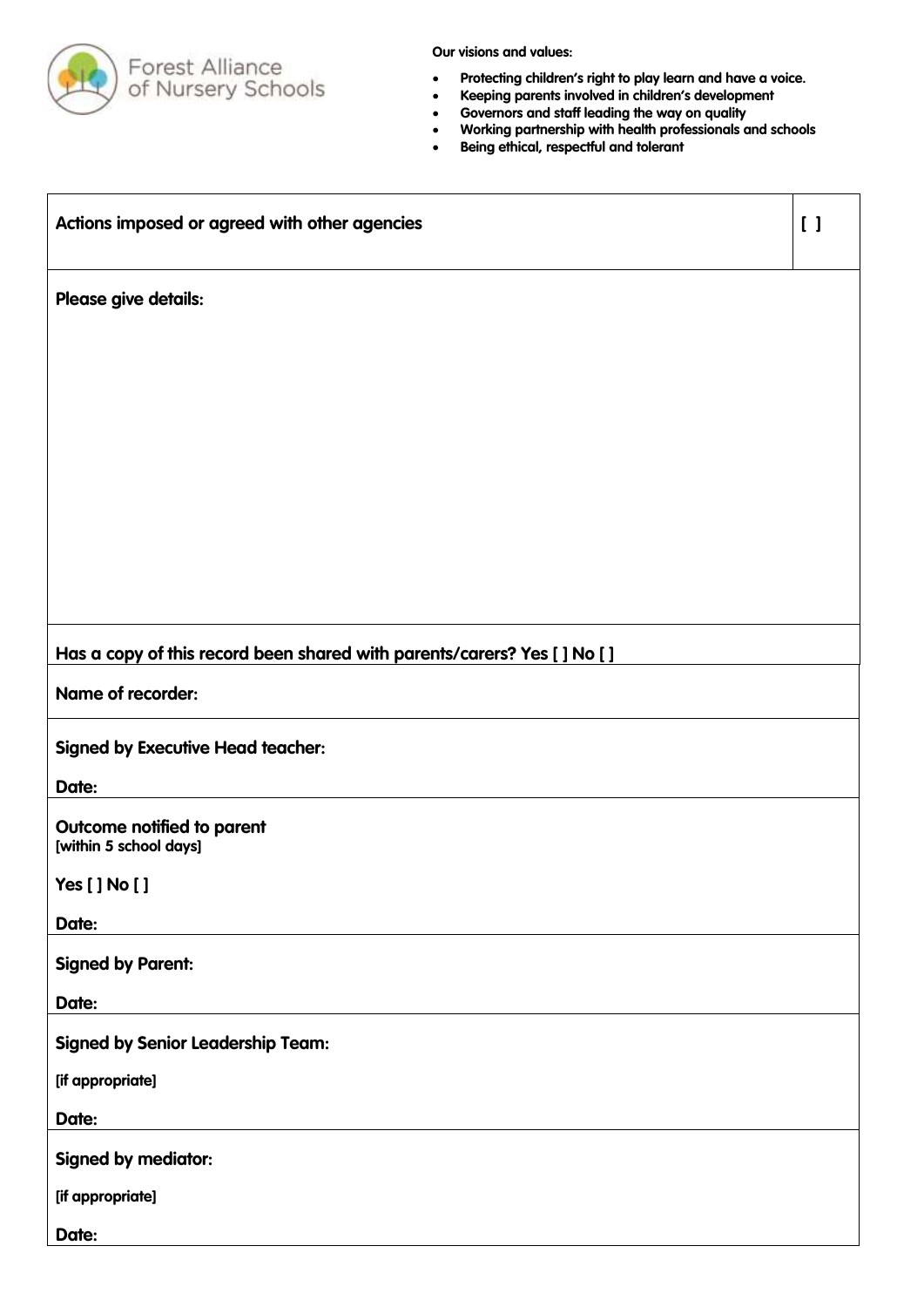

- **Protecting children's right to play learn and have a voice.**
- **Keeping parents involved in children's development**
- **Governors and staff leading the way on quality**
- **Working partnership with health professionals and schools**
- **Being ethical, respectful and tolerant**

#### **Complaints Form**

Please complete and return to the Executive Head teacher who will acknowledge receipt and explain what action will be taken.

**Your name:**

**Pupil's name (if relevant):**

**Your relationship to the pupil (if relevant):**

**Address:** 

**Postcode:**

**Day time telephone number:**

**Evening telephone number:**

**Please give details of your complaint. If you can, include dates, times, and the names of anyone who was a witness. Please also include whether you have spoken to anybody at the school about it and what they said or did.**